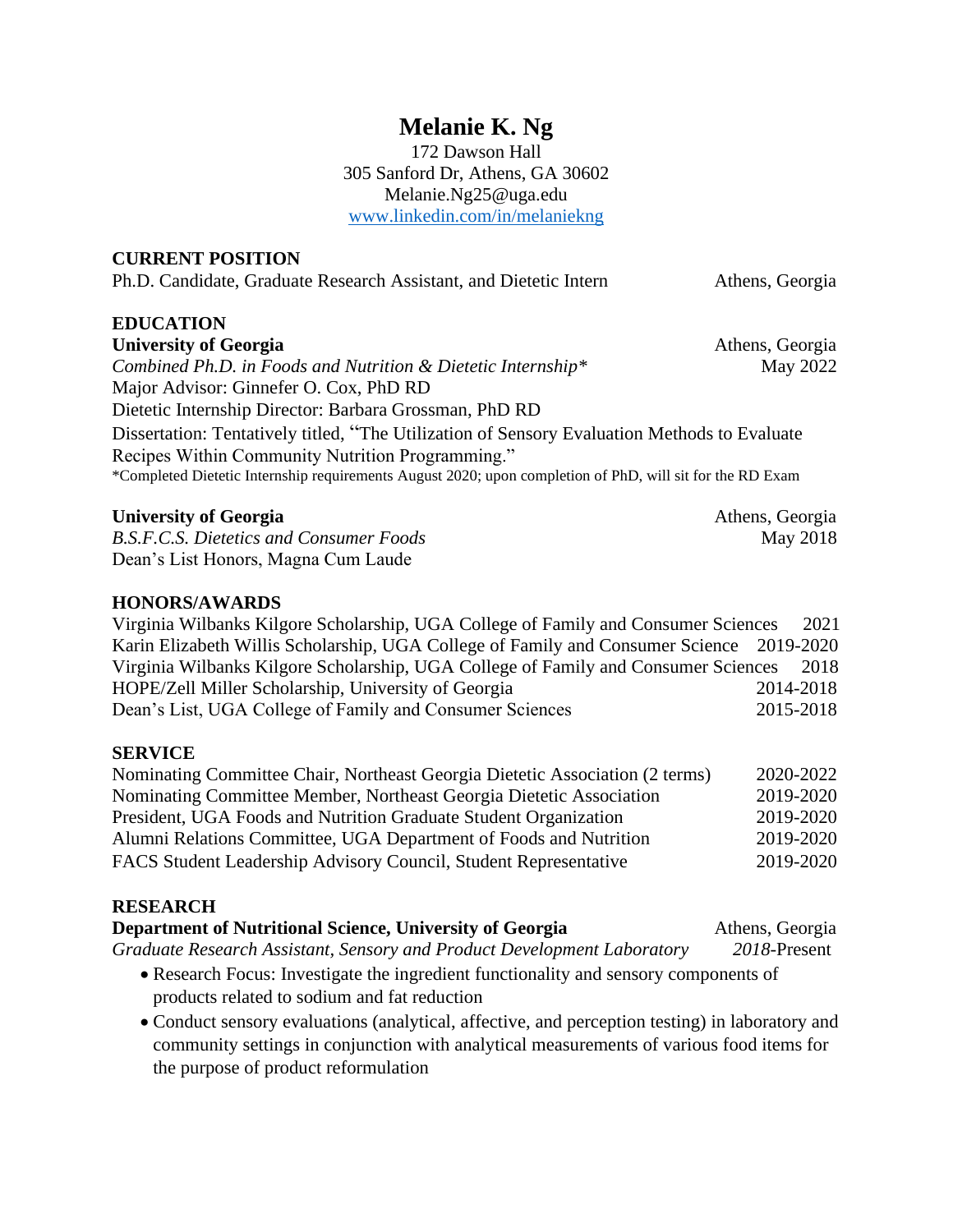- Managed the development of recruitment and equipment/laboratory preparation for Zaxby's Chicken Consumer Test (Duo-Trio Test); organized 110 participants during 8 hour testing period
- Serve as a mentor for 2-5 undergraduate researchers annually to familiarize students with the proper procedures and methods utilized in sensory testing and product development
- Skilled in the operation and teaching of the following analytical instruments: Texture analyzer, pH meter, benchtop water activity meter, consistometer, and viscometer

## **UGA SNAP-Ed (Supplemental Nutrition Assistance Program Education)** Athens, Georgia

*Graduate Research Assistant, Nutrition Education Team* 2020-2021

- Developed, revised, and modified recipes for direct education and online access
- Authored 25+ evidence-based blogs on emerging and popular nutrition topics while spearheading the 12-month *Food Talk Features…* Series and finalizing blog and recipe post templates for consistency on the FoodTalk.org website
- Conducted cost and nutritional analyses in accordance with federal nutrition guidelines

## **Sensory and Consumer Product Insights, PepsiCo** Valhalla, New York

*R&D Intern, Global Beverages* May-August 2021

- Demonstrated leadership, collaboration, and technical expertise to plan and execute a multi-week training and data collection study for exploration of temporal methods in sensory testing of beverages among trained descriptive analysis panelists
- Improved intercultural fluency and oral communication through intern connects with individuals across leadership, the intern cohort, and the global SCPI team

#### **Department of Agro-Food Sciences and Technology, Beauvais, Picardy, France Institut Polytechnique UniLaSalle** Summer 2018

*Undergraduate Research Assistant*

- Self-directed research and physical testing of ingredient composition of French biscuits under the direction of Francois Buche, PhD
- Designed trial experiments and calculations to determine the ideal dough texture for extrusion in large scale production equipment
- Determined the ingredient functionality of potential replacements and achieved research goal of creating a nutritional biscuit by means of ingredient alteration and analytical testing

## **TEACHING**

| Department of Nutritional Sciences, University of Georgia                                | Athens, Georgia          |
|------------------------------------------------------------------------------------------|--------------------------|
| Graduate Teaching Assistant, FDNS 4645/6645                                              | Fall semester, 2018-2021 |
| Functional and Nutritional Properties of Foods                                           |                          |
| • Organized and prepared laboratory cancery food avaluation escaions and experiences for |                          |

- Organized and prepared laboratory sensory food evaluation sessions and experiences for forty to fifty senior undergraduate and graduate level students on topics including taste sensation and threshold, pH of foods, and water activity of various food products
- Provided instruction and feedback to students on examinations, assignments, and projects about recipe writing procedures, nutrient calculations, and using Food Processor SQL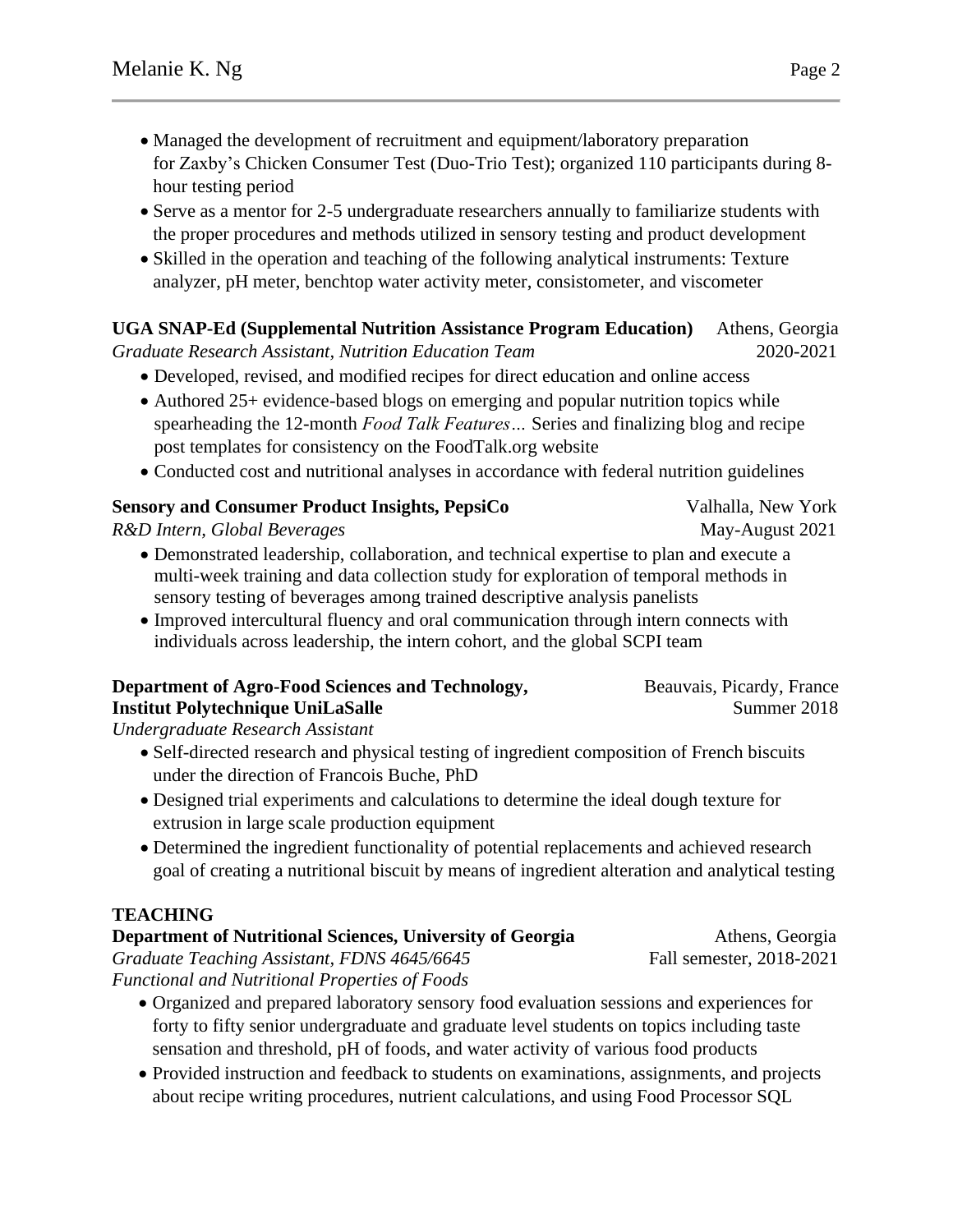• Re-designed the final course project as assignments with an emphasis on recipe writing, Federal nutrition guidelines, nutrient retention, and healthy cooking methods

*Graduate Teaching Assistant, FDNS/FDST 4647/6647* Athens, Georgia *Sensory Evaluation of Food* Fall semester, 2018-2021 • Organized and prepared laboratory food evaluation sessions for seven to seventeen senior undergraduate and graduate level students to simulate the researcher/participant experience of analytical and affective sensory testing in the laboratory booth setting

*Graduate Teaching Assistant, FDNS 4650/6650* Athens, Georgia *Experimental Study of Food, Culinary Science and Nutrition Capstone* Spring 2019-22 • Organized and prepared laboratory food evaluation and analytical instrument sessions for up to eight senior level undergraduate and graduate students in this capstone course

• Provided feedback and assistance with recipe reformulation project, focusing on the functional, nutritional, and sensorial properties of ingredients

| Graduate Teaching Assistant, FDNS 4070/6070       | Athens, Georgia |
|---------------------------------------------------|-----------------|
| Research Methodology in Human Foods and Nutrition | Spring 2020     |

- Coordinated student attendance and assignments for over twenty senior dietetics students
- Fielded questions related to the USDA Dietary Guidelines Advisory Committee Report and Dietary Guidelines for Americans; searching for and selecting a high-quality research article; and systematic review methodology (PRISMA Statement)

## **PUBLICATIONS AND INVITED TALKS**

#### **Publications:**

Cox GO, Rotberg B, **Ng M,** Henes S, & Giraudo S (2020). Examining the Effectiveness of a Nutrition Education Intervention for Hispanic Participants. *Journal of the Georgia Public Health Association: Vol. 8: No. 1, Article 9. DOI: 10.20429/jgpha.2020.080109*

**Ng MK**, Lee JS, Sanville LM, Cotta-Rivera E, Dallas J, Pencek A, Powell A, Williams B, Moore CJ, & Cox GO (under review). Sensory Evaluation of New Recipes for Supplemental Nutrition Assistance Program Education (SNAP-Ed) Informs Consumer Acceptance and Recipe Development Needs. Manuscript under Review with the *Journal of Sensory Studies*.

**Ng MK**, Adhikari K, Andress E, Henes, S, Lee, JS, & Cox GO (in progress). Sensory Evaluation Methodology for use with Recipe Development in Non-Traditional Federal Community Nutrition Settings. Manuscript in Preparation for *Journal of Sensory Studies.*

Cox GO, **Ng MK**, Feng Y, Ellison B, Duff B, Lleras A, Lee Y, Lee SY (in progress). Efficacy of sodium and fat labeling and its contributions to consumer acceptability and food choice. Manuscript in Preparation for *Journal of Food Science*.

## **Conferences/Invited Talks:**

**Ng M**. The Inside Scoop: Sensory Evaluation of Recipes. Contact: Jackie Dallas. Presentation of preliminary study findings to UGA EFNEP and SNAP-Ed peer educators and supervisors. Low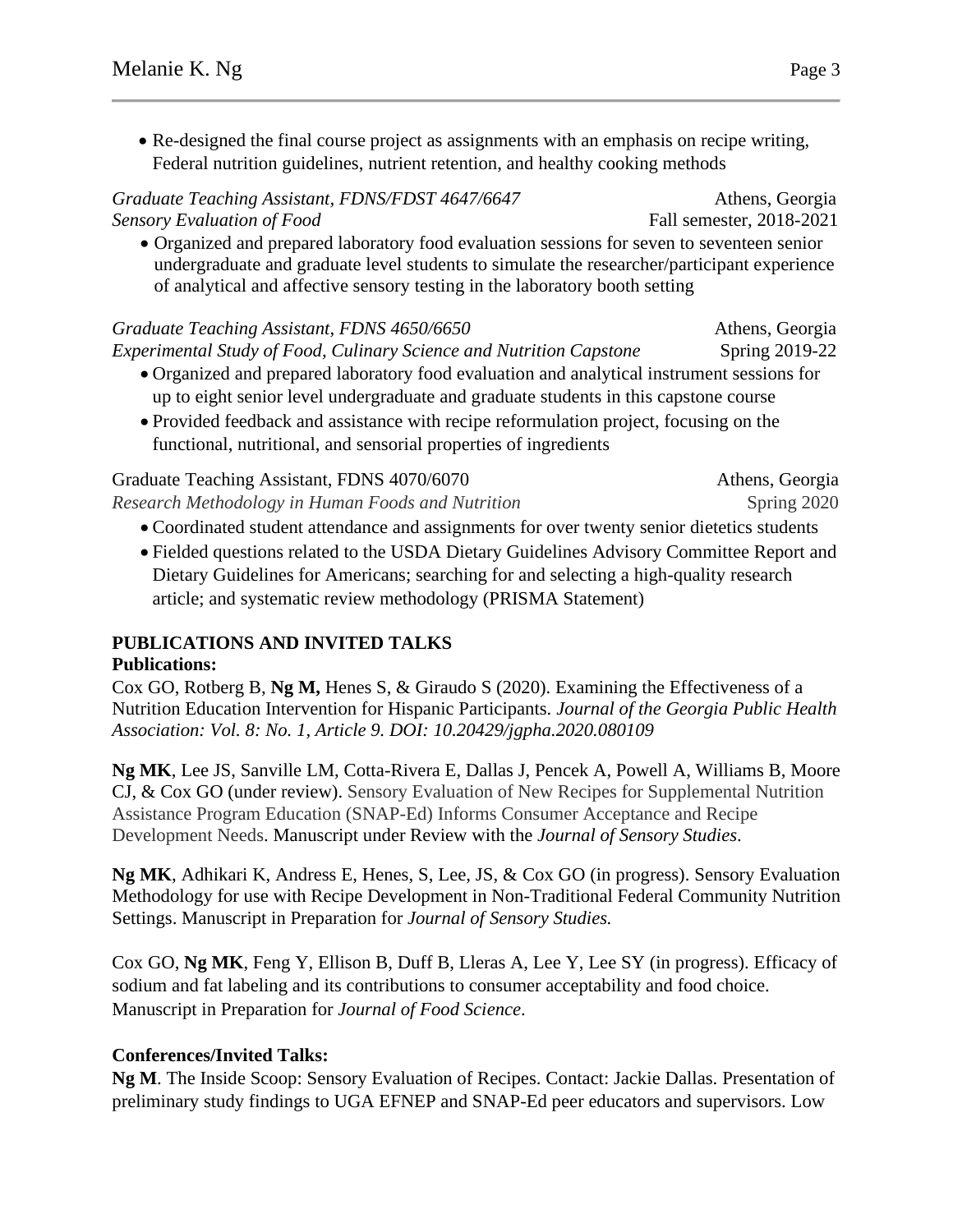Income Nutrition Education Meeting and monthly training, October 21, 2021, Northeast District, Athens-Clarke County, GA.

**Ng M**, Andress E, Adhikari K, Henes S, Lee JS, Cox G. The Inside Scoop: Sensory Evaluation Feedback from Peer Educators Provides Important Perspective on Direct Education Recipes. Oral Presentation recorded for the Society for Nutrition Education and Behavior Conference, 2021, Virtual. https://doi.org/10.1016/j.jneb.2021.04.021

Cox GO, Cotto-Rivera E, Dallas J, **Ng M**, Pencek A, Powell A, Sanville L, Williams B, Lee JS. Taste is everything: Feasibility of using sensory evaluation to develop responsive recipes for the Supplemental Nutrition Assistance Program-Education (SNAP-Ed). Poster presented at Society for Nutrition Education and Behavior Conference, 2019, Orlando, FL. https://doi.org/10.1016/j.jneb.2019.05.563

**Ng M,** Panelist. Peer Nutrition Education: Students Helping Students. Contact: Katherine Ingerson. National Association of Collegiate and University Food Services (NACUFS) Southern Regional Conference, 2019, Athens, GA.

**Ng M**, Powell A, Taylor O, Ragan T, Sanders H, Wood B. MS/DI Panel for FDNS 5900 Professional Development in Foods and Nutrition. Contact: Emma Laing. Department of Foods and Nutrition, University of Georgia, November 15, 2018, Athens, GA.

## **Media:**

Authored numerous articles on FoodTalk.org:

- [Food Talk Features Series Recap,](https://foodtalk.org/en/blog/food-talk-features-series-recap) link will be live December 13, 2021
- [Food Talk Features: Oil and Unsaturated Fat,](https://foodtalk.org/en/blog/oil-and-unsaturated-fat) link will be live November 8, 2021
- [Food Talk Features: Other Vegetables,](https://foodtalk.org/en/blog/other-vegetables) October 11, 2021
- [Food Talk Features: Fall and Winter Fruits,](https://foodtalk.org/en/blog/fall-and-winter-fruits) September 13, 2021
- [Food Talk Features: Protein Foods,](https://foodtalk.org/en/blog/protein-foods) August 9, 2021
- [Deli Meat Debate,](https://foodtalk.org/en/blog/deli-meat-debate) July 31, 2021
- [Food Talk Features: Grains,](https://foodtalk.org/en/blog/grains) July 12, 2021
- [Processed Foods and Your Health,](https://foodtalk.org/en/blog/processed-foods-and-your-health) June 28, 2021
- [Food Talk Features: Dairy,](https://foodtalk.org/en/blog/dairy) June 14, 2021
- [Summer Spread,](https://foodtalk.org/en/blog/summer-spread) May 31, 2021
- [Food Talk Features: Berries and Summer Fruits,](https://foodtalk.org/en/blog/berries-and-summer-fruits) May 17, 2021
- [Save Money at the Farmers Market,](https://foodtalk.org/en/blog/save-money-at-the-farmers-market) May 3, 2021
- [Food Talk Features: Beans and Lentils and Starchy Vegetables,](https://foodtalk.org/en/blog/beans-and-lentils-and-starchy-vegetables) April 29, 2021
- [Eating for a Healthy Earth,](https://foodtalk.org/en/blog/eating-for-a-healthy-earth) April 21, 2021
- [Cracking into Pecans,](https://foodtalk.org/en/blog/cracking-into-pecans) April 5, 2021
- [Food Talk Features: Dark Green Vegetables,](https://foodtalk.org/en/blog/dark-green-vegetables) March 15, 2021
- [Nothing but Noodles,](https://foodtalk.org/en/blog/nothing-but-noodles) March 11, 2021
- [Milk in Review,](https://foodtalk.org/en/blog/milk-in-review) March 2, 2021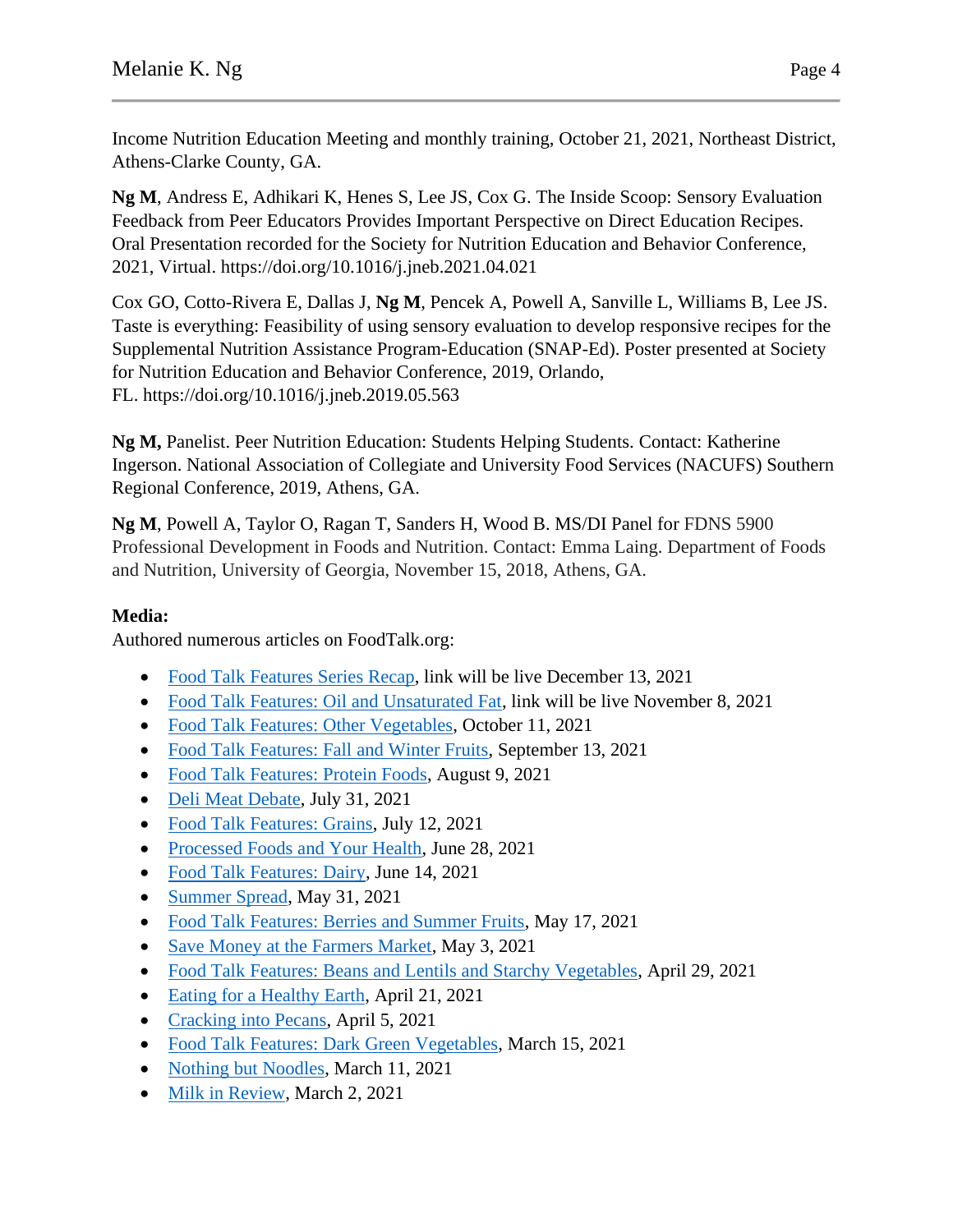- [Personalize your Plate,](https://foodtalk.org/en/blog/personalize-your-plate) March 1, 2021
- [Family Pizza Night,](https://foodtalk.org/en/blog/family-pizza-night) February 26, 2021
- [Picking Produce,](https://foodtalk.org/en/blog/picking-produce) February 22, 2021
- [Food Label Facts,](https://foodtalk.org/en/blog/food-label-facts) January 25, 2021
- [Food Talk Features Series,](https://foodtalk.org/en/blog/food-talk-features-series) January 11, 2021
- [Cozy Oven Baked Recipes,](https://foodtalk.org/en/blog/cozy-oven-baked-recipes) January 8, 2021
- [Top Ten 2020 Recipes,](https://foodtalk.org/en/blog/top-ten-2020-recipes) December 30, 2020
- [4 Festive Holiday Drinks,](https://foodtalk.org/en/blog/4-festive-holiday-drinks) co-authored with Taylor Newman, December 22, 2020
- [Meal Planning Steps for Success,](https://foodtalk.org/en/blog/meal-planning-steps-for-success) December 3, 2020
- [Stay Active with These Exercise Ideas,](https://foodtalk.org/en/blog/stay-active-with-these-exercise-ideas) December 1, 2020
- [The Fridge Edit,](https://foodtalk.org/en/blog/the-fridge-edit) November 14, 2020
- [Top Five Salads for Summer,](https://foodtalk.org/en/blog/top-five-salads-for-summer) May 6, 2019
- [Slow Cooker Recipes for the Whole Family,](https://foodtalk.org/en/blog/slow-cooker-recipes-for-the-whole-family) February 4, 2019

Quoted in "Nutrition student and dietitian discuss TikTok's effects on body image," by Julianna Washburn for the UGA Red & Black, April 19, 2021.

[https://www.redandblack.com/culture/nutrition-student-and-dietician-discuss-tiktoks-effect-on](https://www.redandblack.com/culture/nutrition-student-and-dietician-discuss-tiktoks-effect-on-body-image/article_2c27501a-9fce-11eb-8c18-e348132706be.html)[body-image/article\\_2c27501a-9fce-11eb-8c18-e348132706be.html](https://www.redandblack.com/culture/nutrition-student-and-dietician-discuss-tiktoks-effect-on-body-image/article_2c27501a-9fce-11eb-8c18-e348132706be.html)

The Passages Project, "Rejecting diet culture in a society that praises it." Melanie Ng, January 4, 2021.<https://www.thepassagesproject.com/passages-library/o95959epp91xh0yo9nmgphbrg2eol3>

Interviewed for the *Core 4 Momentum* Podcast, co-hosted by Amy Newberry, DPT. Discussed diet culture, body image, and how to distinguish between nutrition information and misinformation, particularly for pregnant and post-partum women. Currently in editing stage.

## **Community Presentations:**

ACCess Wellness Healthy Hour, Unified Government of Athens-Clarke Co. Spring 2019-20

- *Using your InstantPot and food demonstration*, Jackie Dallas and **Melanie Ng**
- *Healthy Back to School/Work Lunches and Snacks*, **Melanie Ng** and Taylor Ragan
- *Collagen*… *Is it all that it's Cracked up to be?* **Melanie Ng** and Olivia Taylor
- *Healthy Eating in a Processed Foods World,* **Melanie Ng** and Ani Powell

Chattahoochee High School marching band, Fulton County Schools Johns Creek, Georgia *Powering your Performance: Using Food as Fuel* **Summer 2019** Summer 2019

Janssen Pharmaceutical Companies, Johnson & Johnson Athens, Georgia *Sneak in Those Vegetables and food demonstration* **Spring 2019 Spring 2019** 

## **MENTORING**

Kristen Hankins, Fall 2021, Culinary Science practicum student, SAPDL, UGA. FACS Education.

Donna Mandujano, Fall 2020, Culinary Science practicum student, SAPDL, UGA. FACS Education.

Destiney McDaniel, Fall 2020, Undergraduate research assistant, SAPDL, UGA. Dietetics.